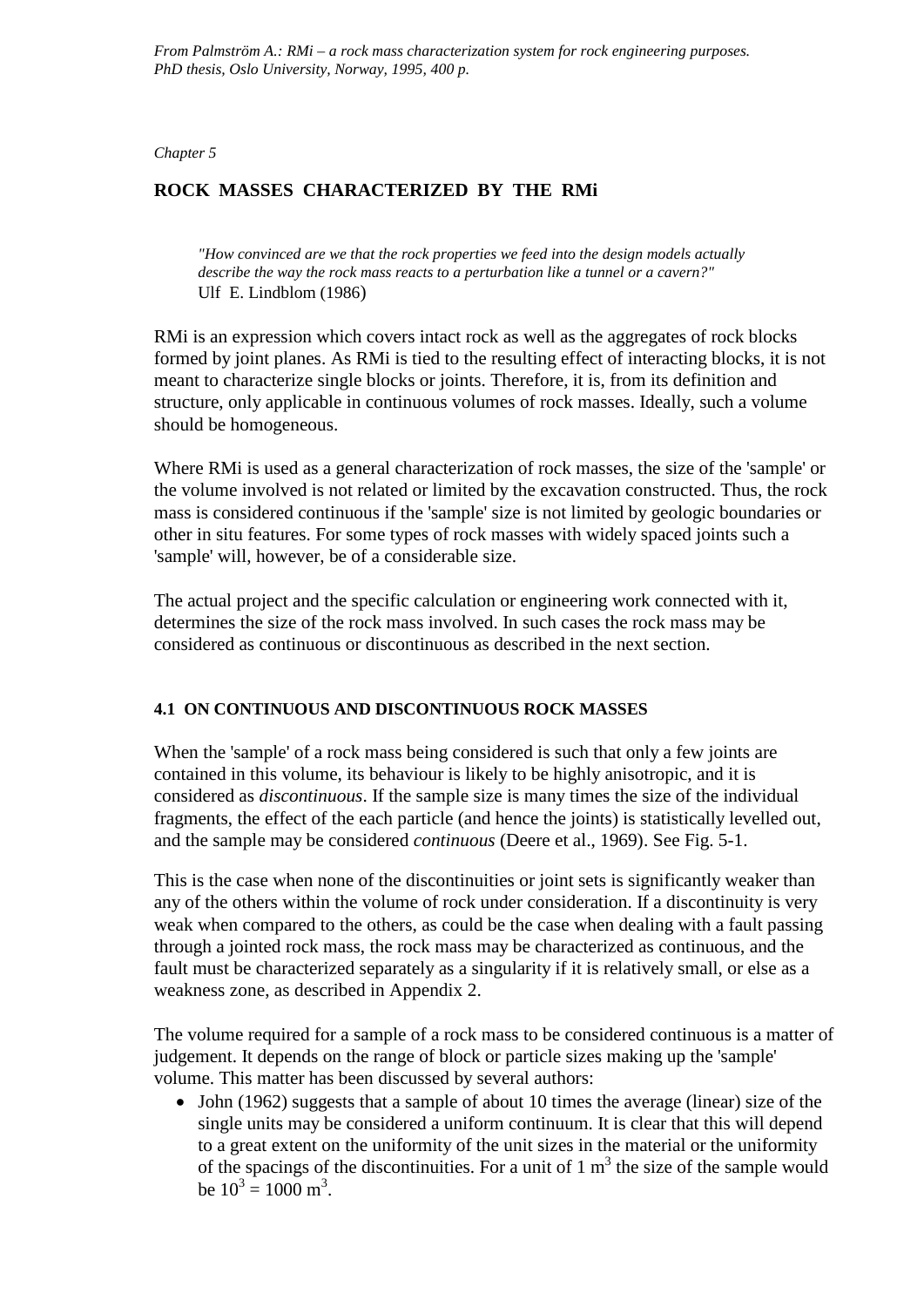

Fig. 5-1 Various volumes of rock masses involved in a 'sample'. Continuous rock masses are: 'intact rock', 'jointed rock mass', and possibly 'several discontinuities'. (From Hoek, 1983) The tunnel shown involves relatively few discontinuities, i.e. a discontinuous rock mass.

- Deere et al. (1969) have tied the 'sample' size to the size of a tunnel from its stability behaviour. Whereas the stability of a tunnel opening in a continuous material can be related to the intrinsic strength and deformation properties of the bulk material, stability in a discontinuous material depends primarily on the character and spacing of the discontinuities. In this connection they have found that the size of the 'sample' related to a tunnel should be considered discontinuous *"when the ratio of fracture spacing to a tunnel diameter is between the approximate limits of 1/5 and 1/100. For a range outside these limits, the rock may be considered continuous, though possibly anisotropic."* (See Fig. 5-2).
- Another approximate indication is based on the experience from large sample testing at Karlsruhe, Germany (see Appendix 6), where a volume containing at least 5 x 5 x 5 = 125 blocks is considered continuous (Mutschler, 1993).



Fig. 5-2 The size for a 'sample' to be characterized as continuous for the actual tunnel. In this case the stability is governed by the blocks around the opening, i.e. the ground around the tunnel is discontinuous (modified from Barton, 1990).

5 - 2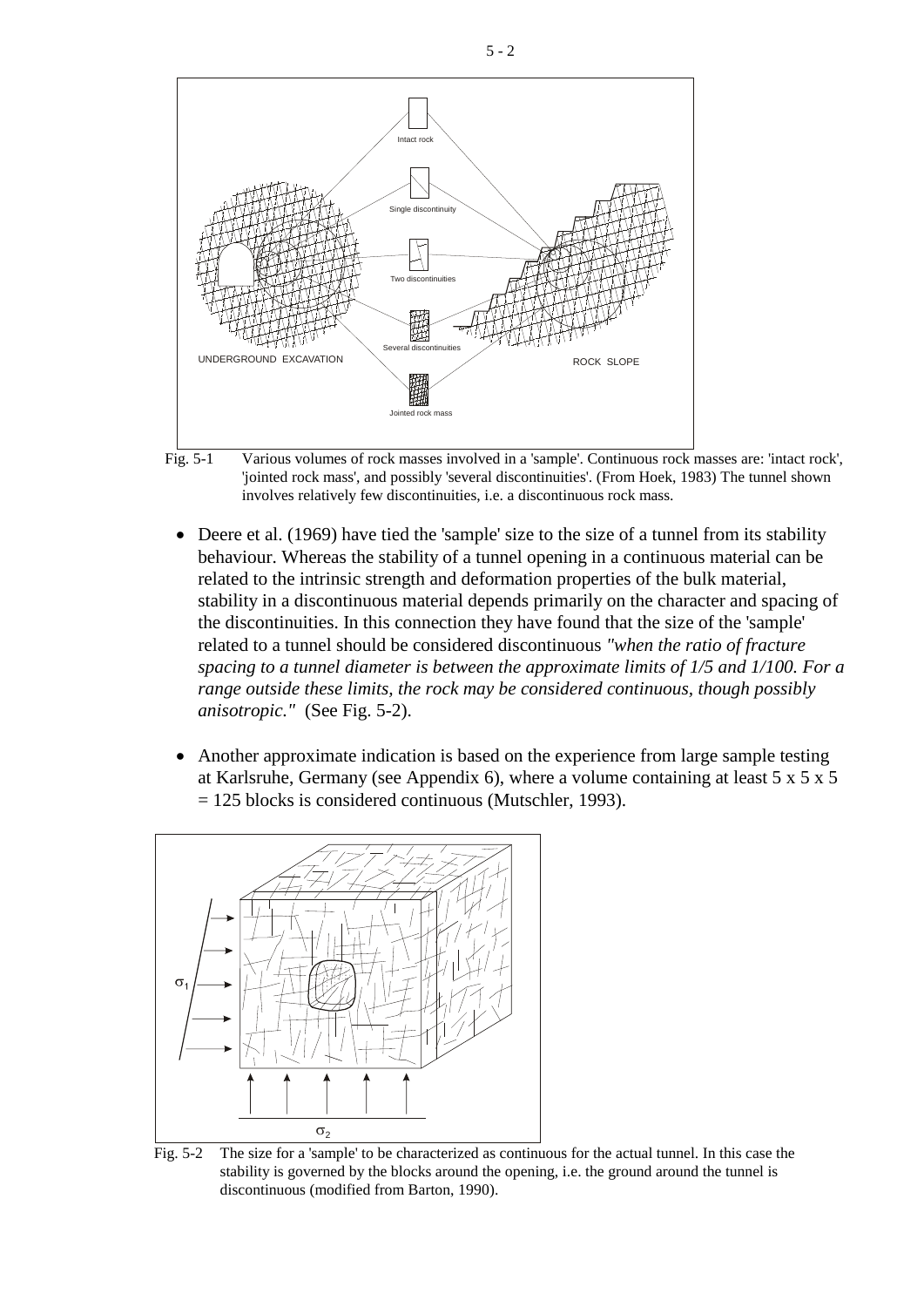From this it is clear that it is important to determine whether a material should be considered continuous or discontinuous in a particular case. Accordingly, the type of behaviour of the material may be predicted, from which suitable theories and methods of design may be employed.

In this connection it may also be mentioned that the current approach to modelling engineering projects in a jointed rock mass is to treat the rock as a discontinuum (controlled by individual joints) in the near field of an opening, and as a continuum in the far field (when the volumes are significantly larger).

# **5.2 ZONING OF ROCK MASSES INTO STRUCTURAL REGIONS**

To facilitate the characterization of the variation of rock masses within a region or along a borehole, it is often necessary and convenient to distinguish a number of *structural regions* (Piteau, 1973), wherein the rock and joints have similar composition. Each part selected can then be considered and treated individually for its particular characteristics. ISRM (1980) has applied the term *zoning of rock masses* for such division into structural regions in their proposed method for basic geotechnical description (BGD) of rock masses. Designation of a structural region implies that the *detailed jointing* (Selmer-Olsen, 1964) within the region selected is similar, assuming that the individual joint sets have the same characteristics, as the joint sets most likely - at least on a local basis - have been developed under similar conditions of stress (Piteau, 1973).

A zone may include differing volumes of rock masses, such as interbedded layers of sedimentary or volcanic formations exhibiting the same geotechnical characteristics (ISRM, 1980). In the case of rock masses which vary continuously from place to place, for example due to weathering, ISRM advises delineating arbitrary zone boundaries in such a way that the properties of each zone may be considered relatively uniform. Generally, it is found that structural regions of similar jointing will juxtapose at major geological structures. The boundaries of a zone will therefore often be defined by faults, dykes and rock boundaries.

As the RMi expresses the inherent characteristics, it is well suited to be applied in the zoning. The input data from the survey is then, manually or by the use of a computer, utilized to find the rock mass quality values for each of the structural regions.



Fig. 5-3 Example of zoning into rock classes in a profile (from Chappell, 1990)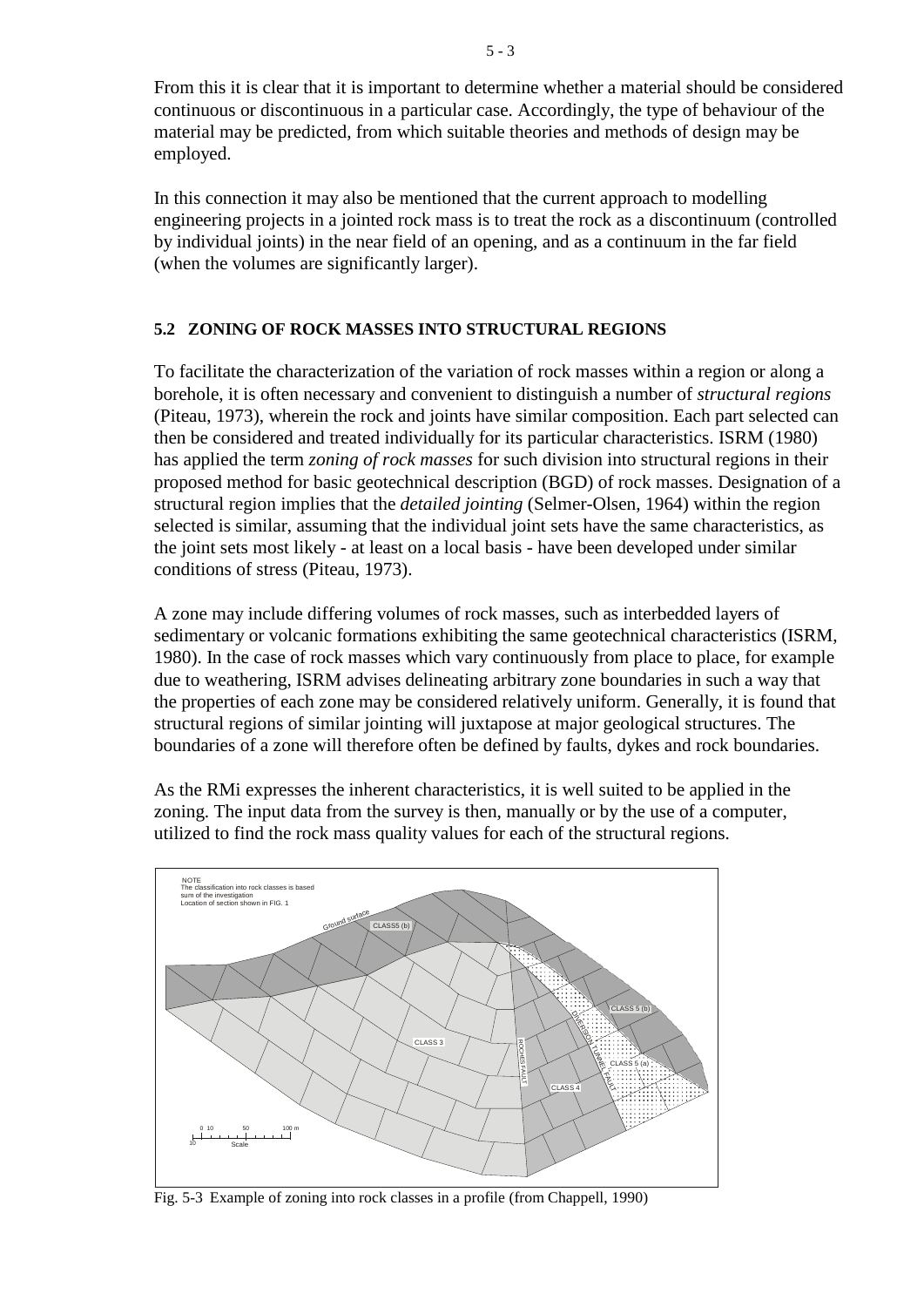Chappell (1990) has, through zoning of rock masses into structural regions (Fig. 5-3), arrived at models where strength characteristics and deformational response of the intact rock material are combined with associated discontinuity parameters.

## **5.3 PRINCIPLES IN CHARACTERIZING THE VARIATIONS IN ROCK MASSES**

In spite of a zoning of the rock volumes into structural regions of similar characteristics, the various parameters of the rock mass within a zone may still show variations, refer to Fig. 5- 4. As described in Chapter 4, the parameters selected have been divided into three main groups:

- the intact rock features,
- the features contributing to the size and shape of rock blocks, and
- the features connected to the joints and their condition.



Fig. 5-4 Sketch showing possible variations in rock mass parameters.

The numerical characterization of these parameters is described in Appendix 3 where different methods of finding their values are described. As many or all of the parameters may show variations within the actual zone or rock mass volume, their conditions may be compared and their values determined from evaluation and judgement based on understanding of the geological setting. A short description of the rock mass may help to a clearer knowledge of the site conditions.

### **5.3.1 Variations in the rock material**

The distribution of rocks in a location is generally determined from field observations based on geological classification. Within the same type of rock strength  $(\sigma_c)$  and anisotropy may vary, which may be caused by variation(s) in the following features:

- composition/structure;
- texture; and/or
- weathering/alteration.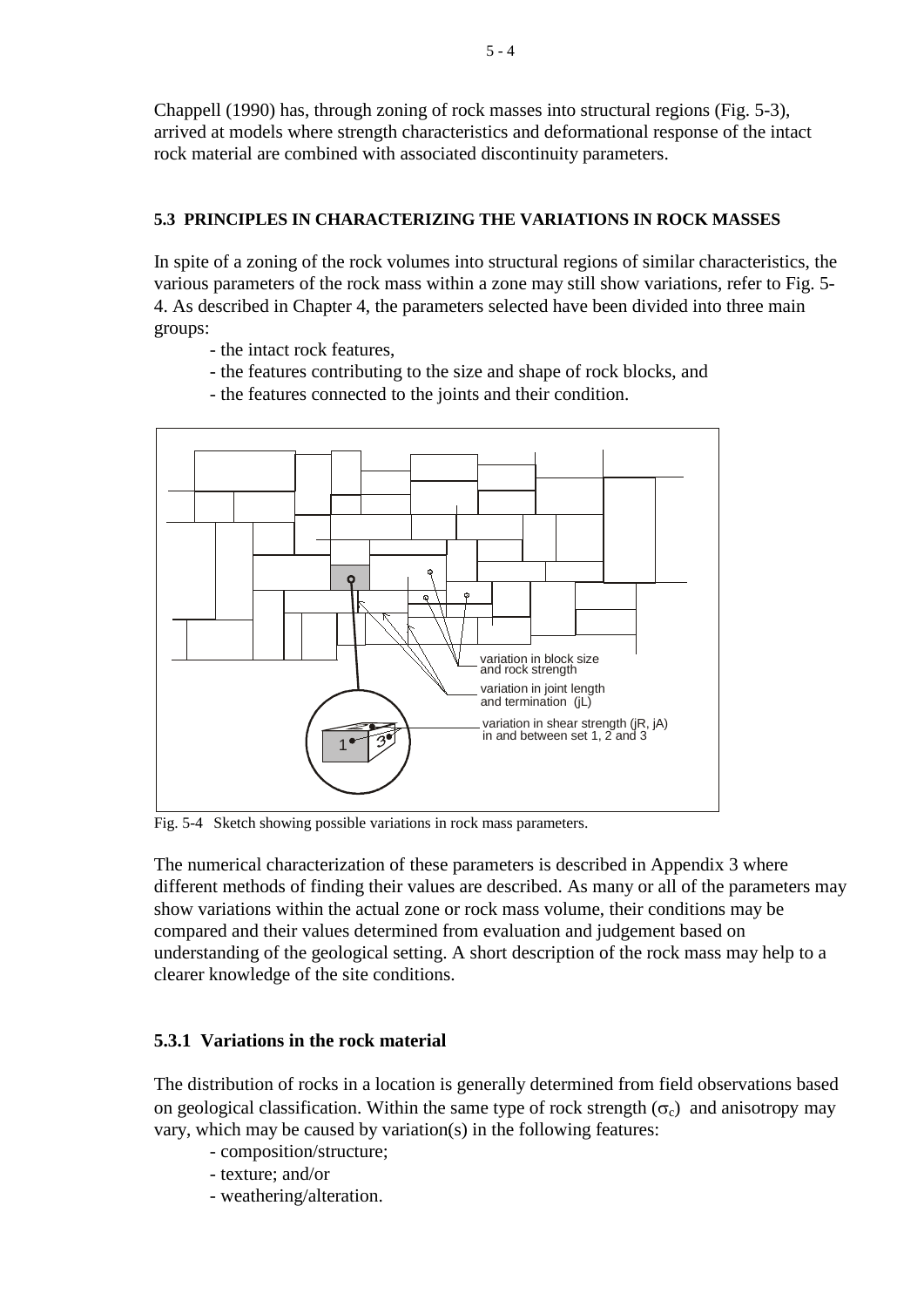In addition folding and alternation between different rocks may contribute to the variation in  $\sigma_c$  values in the location. The range of some of these features can be found from the tests or assessments described in Appendix 3 on numerical determination of input parameters to the RMi. Some of the variations in the rock properties may sometimes be viewed in connection with the jointing features as described in Appendix 1.

Such variation in the compressive strength should, as recommended by the ISRM (1978), be given as a range. *In rocks where the strength varies with direction of the testing, the lowest value should be applied for*  $\sigma_c$  *as input to RMi.* 

The requirements for the quality of the geo-data to be applied and the actual type of engineering will indicate whether the different rocks in a location may be characterized as separate volumes or not.

# **5.3.2 Variations in the jointing**

Jointing is generally much more complex in its variation and influence in rock mass behaviour than the intact rock. In most types of observations and measurements the joints are characterized and not the blocks they delineate. In Appendix 3 methods to asses the block size from such measurements are shown.



Fig. 5-5 Some examples of variations in jointing.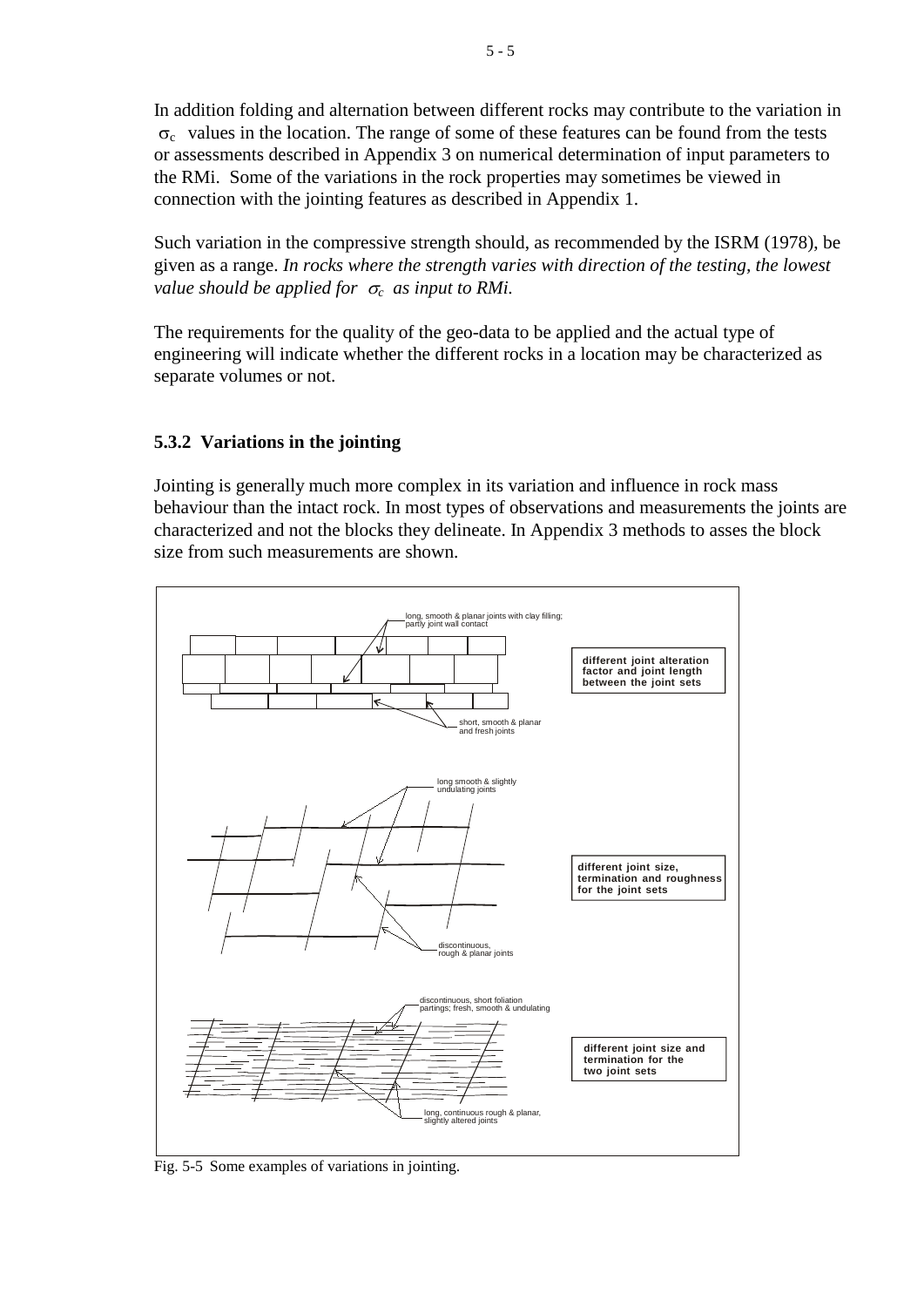The detailed jointing may constitute the various patterns by which joint spacings determine the block sizes and their variation. Jointing can be divided into the following:

- 1. Common types of jointing mainly consisting of tectonic joints:
	- − Mainly joint sets and few random joints (often with one of the joint sets along the bedding or the foliation).
	- − Few joint sets plus many random joints.
	- − Mostly random joints (i.e. irregular jointing).
- 2. Special types of jointing which can make up a smaller or larger part of the jointing:
	- − Foliation jointing in anisotropic (schistose) rocks.
	- − Columnar jointing in basalts.
	- − Cleavage jointing in some granites.
	- − Sheet jointing (exfoliation jointing) caused by stresses near the surface.
	- − Desiccation jointing in sedimentary mudstones.
	- − Jointing in the zone of weathering.
	- − Jointing in tectonic zones (crushed zones).

Some examples of variations in rock masses are given in Fig. 5-5.

The variations in one or more of these factors result in that, in reality, regular geometric shapes are the exception rather than the rule. Jointing in sedimentary rocks usually produces the most regular block shapes.

There are so many variations in jointing that it has not been possible to work out one single method to characterize all these in a common jointing parameter. Therefore, different methods are shown, and it is up to the user to select the method that is best for the actual case.

# 5.3.2.1 The block size (Vb)

The block size and its variation depend on the density of the jointing influenced also by the number of joint sets and the spacings in these sets. In addition random joints may contribute, especially where irregular jointing occurs.

The variation in block size may be graphically shown in a sieve curve similar to that shown in Fig. A3-21 or in Fig. 4-8. This variation can be measured and reported in different ways, depending on the number of joint registrations and the accuracy required of the measurements. One possible method is, - based on the efforts required and the availability of measurements, - to use  $Vb_{25}$  and  $Vb_{75}$  as the range (see Fig. A3-21), similar to what is used in soil mechanics.

The block size, which is another measure for the quantity of joints, can be found from several types of measurements by using the relations described in Section 3 in Appendix 3.

# *A . Block volume found from joint spacing or joint density measurements*

Spacing may be given as a range ( $S_{min}$  and  $S_{max}$ ) for each joint set. The minimum block volume is found from the minimum values for each set  $Vb_{min} = S1_{min} \cdot S2_{min} \cdot S3_{min}$ provided the joint sets intersect at right angles. The maximum block volume is found accordingly.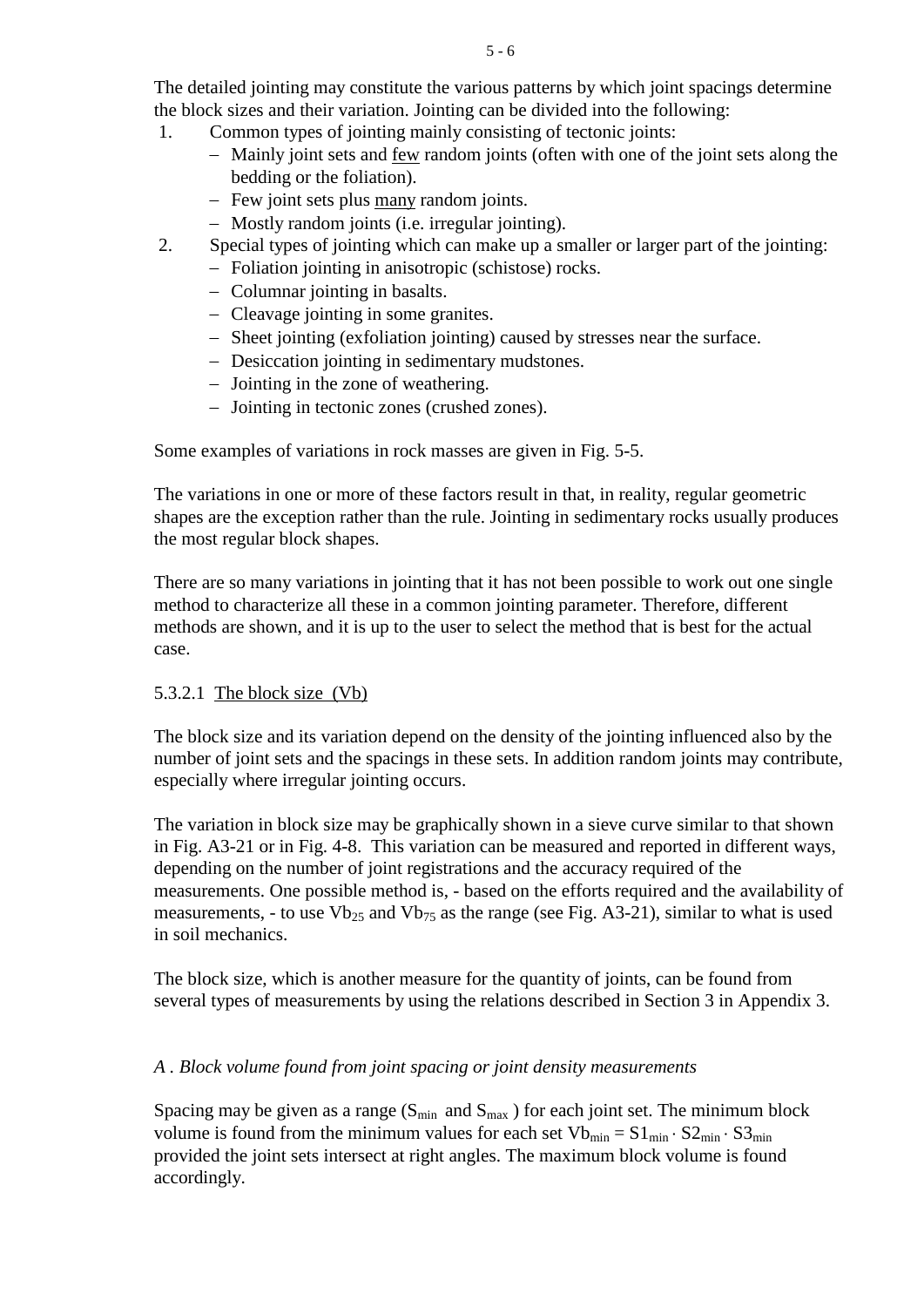The following joint spacings have been observed in a location:

- joint set 1, spacing  $S1 = 0.3 0.5$  m joint set 2, spacing  $S2 = 0.5 - 1$  m
- joint set 3, spacing  $S3 = 1 3$  m

Provided the joints intersect at right angles the block volume is

 $\text{Vb}_{\text{min}} = 0.3 \cdot 0.5 \cdot 1 = 0.15 \text{ m}^3$ ,  $\text{Vb}_{\text{max}} = 0.5 \cdot 1 \cdot 3 = 1.5 \text{ m}^3$ 

Example 5-2: Block volume found from 1) the quantity of joints, and 2) from the joint spacings.

Measured on the outcrop of approximately 25  $m^2$  shown in Fig. 5-6, the following number of joints have been found:

- 7 joints with length  $> 5$  m (= na1);
- 6 joints with length approx.  $3 \text{ m} (= \text{na2})$ ; and
- 45 small joints with length approx.  $1.5$  m (= na3).



Fig. 5-6 Jointed Ordovician mudstone. The rulers shown are 1 m long (from Hudson and Priest 1979).

1) Block volume found from the quantity of joints. Most joints are shorter than the dimension of the observation area and their quantity should therefore be adjusted using eq. (A3-32a) na\* = na ⋅ Lj/ $\sqrt{25}$  (see Appendix 3, Section 3). This gives na1\* = 1, na2\* = 3.6 and na3\* = 13.5

The density of joints is then  $Na = (na1^* + na2^* + na3^*)/\sqrt{25} = 4.8$  joints/m. As it is not known how the surface is oriented with respect to the main joint set an average value of  $ka = 1.5$  is applied to find the volumetric joint count (see eq.  $(A3-)$ 32) and Fig. A3-25 ):

$$
Jv = Na \cdot ka \approx 7.2 \text{ joints/m}^3
$$
.

Assuming that the blocks are mainly compact (equidimensional) with a shape factor of  $β = 30$  the average block volume is found as (eq. (A3-27): Vb =  $\beta$  · Jv<sup>-3</sup> = 0.08 m<sup>3</sup>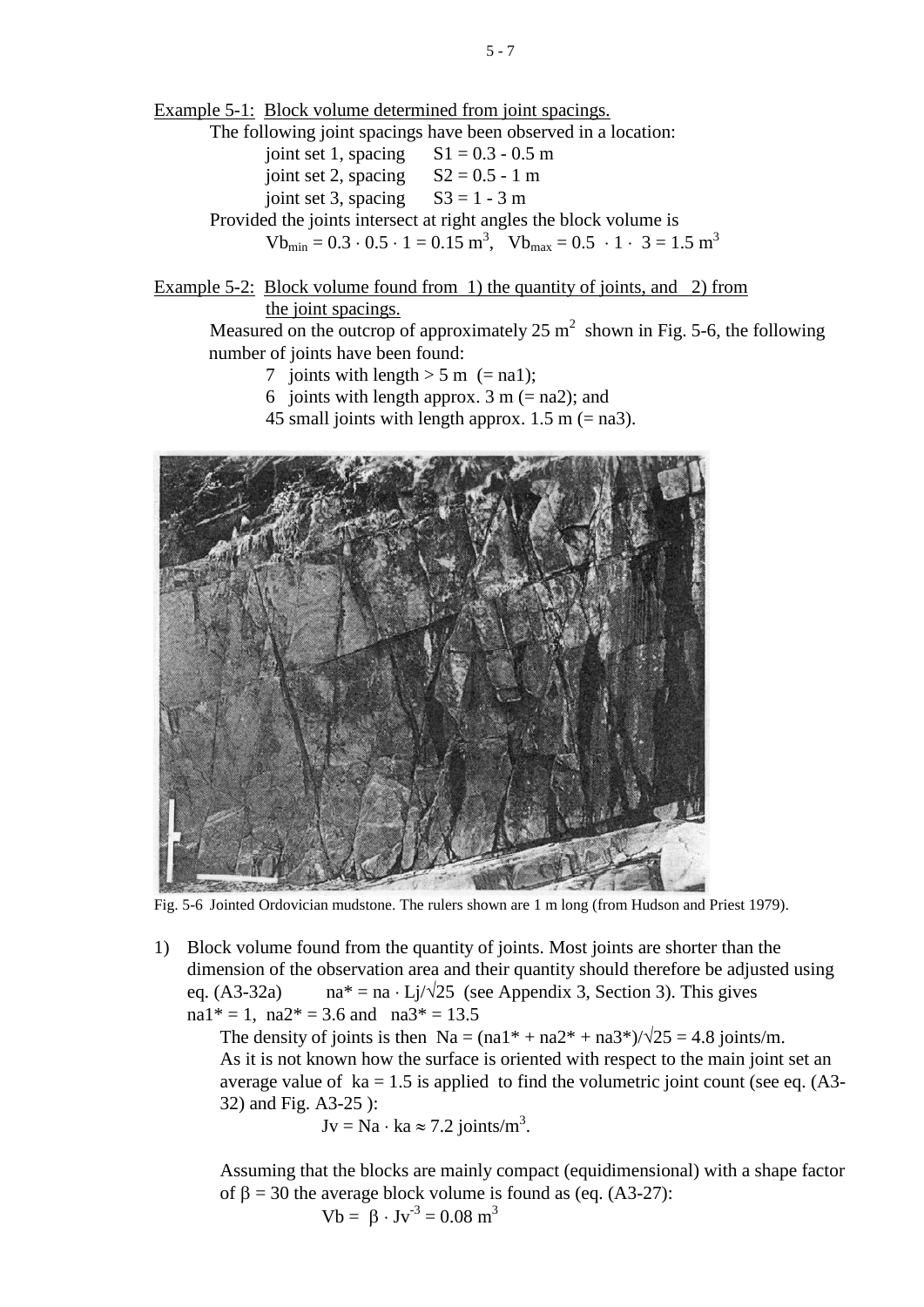2) Block volume found from the following spacings roughly measured in Fig. 5-6:

set  $1: S1 = 1.3 - 2.2$  m (average = 1.75 m) set 2:  $S2 = 0.8 - 1.8$  m (average = 1.3 m) set  $3: S3 = 1.2 - 2 m$  (average = 1.4 m)

In addition, 45 random joints can be seen within the observation area of  $25 \text{ m}^2$ . These joints are mainly short (approximately 1.5 m long), therefore their number has been adjusted according to eq. (A3-32a) na<sup>\*</sup> =  $45 \cdot 1.5/\sqrt{25} = 13.5$ . The density of random joints is then

 $Na = 13.5/\sqrt{25} = 2.7$  joints/m

An average value of  $ka = 1.5$  has been chosen to find the contribution of random joints to Jv: Jv  $_{\text{random}} = \text{Na} \cdot \text{ka} = 4 \text{ joints/m}^3$ 

The resulting average volumetric joint count is found as  $Jv = (1/1.75) + (1/1.3) + (1/1.4) + Jv_{random} = 6.05$  joints/m<sup>3</sup> Using  $\beta = 30$  the block volume is

Vb = β  $\cdot$  Jv<sup>-3</sup> = 30  $\cdot$  6.05<sup>-3</sup> = 0.13 m<sup>3</sup>

The second method (the combined spacing and joint density method) gives block volume 60% larger than the first method. This may be explained by the very approximate joint spacing in method no. 2.

(A rough estimate from the photo indicates an average block volume of  $Vb = 0.2$  m<sup>3</sup> for compact (equidimensional) blocks).

### *B. Probability calculations to determine the variation in block volume*

As the joint spacings generally are independent random variables, probability calculations may be applied to determine the range of the block volume from the variations in spacings for each joint set. Suppose the three joint sets intersect at right angles, then the block volume

is 
$$
Vb = S1 \cdot S2 \cdot S3
$$

where S1, S2, S3 are the joint spacings for the three sets.

Within each set the spacing varies within certain limits. In the derivations below it is assumed that the minimum value of the spacing corresponds to

mean value -  $\alpha$  standard deviations

and the maximum value to

mean value +  $\alpha$  standard deviations.

The expression above for the block volume can be written as  $\ln Vb = \ln S1 + \ln S2 + \ln S3$  eq. (5-1)

Assume that the joint spacings have a log-normal distribution. This is often the case for jointing as shown in Section 5 in Appendix 1. Then eq. (5-1) can be expressed by its mean ln value

 $\mu_{\text{ln Vb}} = \mu_{\text{ln S1}} + \mu_{\text{ln S2}} + \mu_{\text{ln S3}}$  eq. (5-2) and the standard deviation as

$$
\sigma_{\ln Vb} = \{ (\sigma_{\ln S1})^2 + (\sigma_{\ln S2})^2 + (\sigma_{\ln S3})^2 \}^{1/2}
$$
 eq. (5-3)

where 
$$
\mu_{\ln S1} \approx (\ln S1_{\min} + \ln S1_{\max})/2
$$
 (and similar for  $\mu_{\ln jR}$  and  $\mu_{\ln jA}$ ) eq. (5-4)  
\n $\sigma_{\ln S1} \approx (\ln S1_{\max} - \ln S1_{\min})/2\alpha$  eq. (5-5)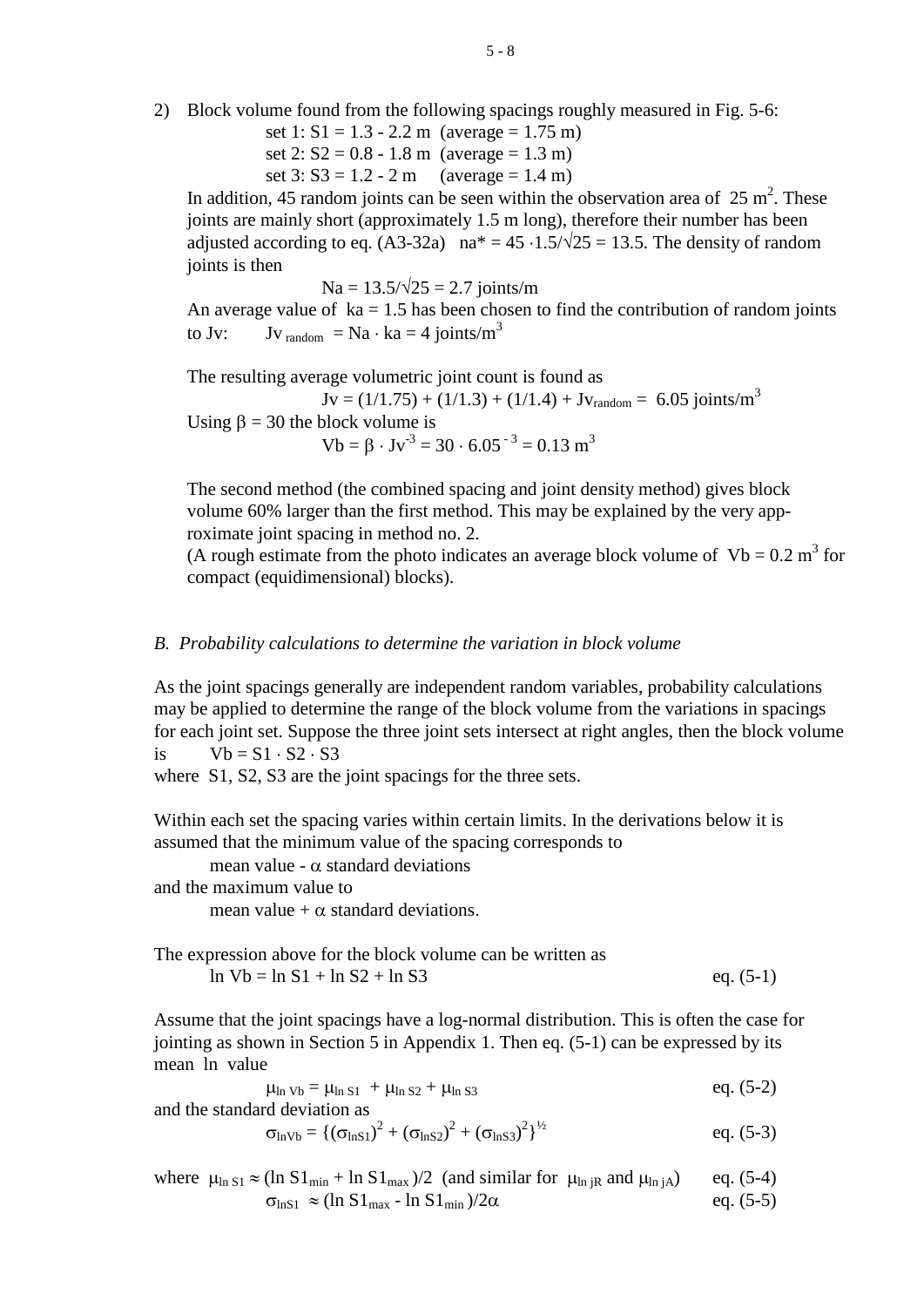$$
Vb_{low} \approx e^{(\mu_{invb} - \alpha \sigma_{invb})}
$$
 eq. (5-6)

and

$$
Vb_{high} \approx e^{(\mu_{invb} + \alpha \sigma_{Invb})} \qquad \qquad eq. (5-7)
$$

For practical purposes  $\alpha = 1$  standard deviation may be applied.

Example 5-3: The variation range of block volume found from joint spacings. The following spacings have been measured:  $-$  joint set 1, spacing  $S1 = 1 - 2$  m ( ln S1 = 0 - 0.693)  $-$  joint set 2, spacing  $S2 = 2 - 3$  m (ln S2 = 0.693 - 1.099)  $-$  joint set 3, spacing  $S3 = 3 - 4$  m (ln S3 = 1.099 - 1.386) For  $\alpha = 1$  standard deviation the mean ln values of the spacings and the volume are found as  $\mu_{\ln S1} = \frac{1}{2} (0.693) = 0.347$  $\mu_{\ln S2} = \frac{1}{2} (0.693 + 1.099) = 0.896$  $\mu$ <sub>ln S3</sub> = ½ (1.099 + 1.386) = 1.243  $\mu_{\text{ln Vb}} = 0.347 + 0.896 + 1.243 = 2.486$ The standard deviation is:  $\sigma_{\text{lnS1}} = (0.693)/2 = 0.347$  $\sigma_{\text{lnS2}} = (1.099 - 0.693)/2 = 0.203$  $\sigma_{\text{lnS3}} = (1.386 - 1.099)/2 = 0.144$  $\sigma_{\text{lnVb}} = (0.347^2 + 0.203^2 + 0.144^2)^{1/2} = 0.427$ This gives  $Vb<sub>low</sub> \approx e^{(2.486 - 0.427)} = 7.84 \text{ m}^3$  $Vb_{\text{high}} \approx e^{(2.486 + 0.427)} = 18.40 \text{ m}^3$ and  $Vb_{\text{mean}} \approx e^{\mu \cdot \ln Vb} = 12.0 \text{ m}^3$ 

(If the lowest, mean, and highest values for all spacing had been chosen  $Vb_{\text{min}} = 6 \text{ m}^3$ ,  $Vb_{\text{mean}} = 13.13 \text{ m}^3$ ,  $Vb_{\text{max}} = 24 \text{ m}^3$ )

As mentioned in Appendix 1, there may be cases where only one joint set or two joint sets occur, hence no blocks are delineated which means that the block volume is infinite. In other cases most of the joints terminate in solid rock so that blocks are not clearly delimited. An example of this is schists in which foliation joints and partings are the only joints present. In such situations the length of the joints may be applied for calculating the effect of the jointing. A useful method is shown in Example 5-7.

### 5.3.2.2 The joint condition factor (jC)

The joint condition factor  $(iC)$  is composed of 4 variables: the smoothness, waviness, size and alteration of each joint in the actual volume of rock mass. Thus jC may show significant variations, and it may be difficult to estimate its range of variation.

Ideally the value of jC for each of the joints or joint sets should be used in RMi. As it was found impossible to include the jC value for all joints and at the same time maintain the simple structure of RMi, this factor is only represented as one number (or range). This means that where there are different conditions for the various joint sets, some simplifications have to be made to combine them as shown in the following: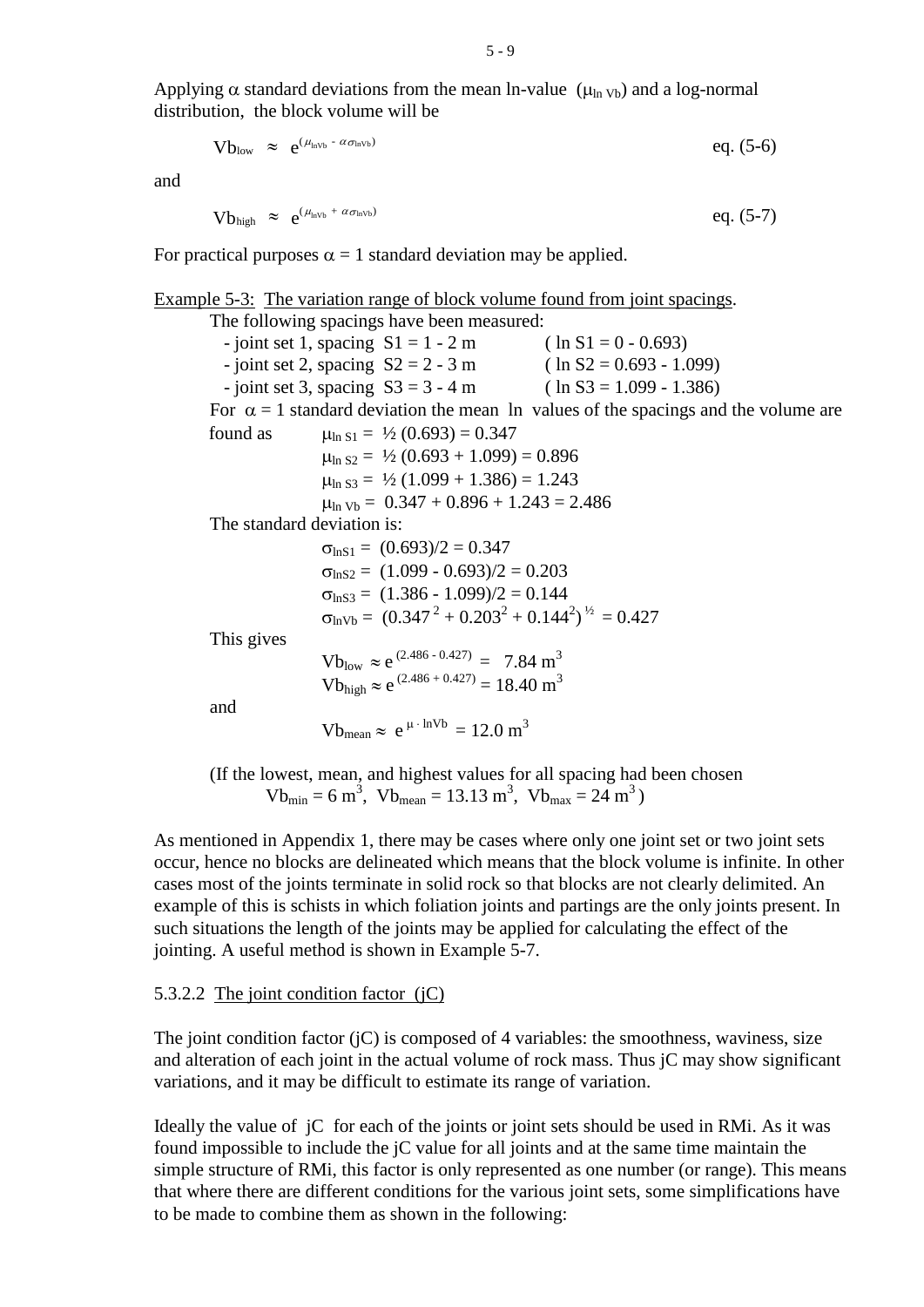### *A. jC determined for one joint or joint set where the parameters involved in it vary*

Alt.1.

The variation range of jC is found from combination of the parameter values so that the minimum value and the maximum value is found for the actual joint or joint set

| $jC_{min} = jL_{min} \cdot jR_{min}/jA_{max}$ | eq. $(5-8)$ |
|-----------------------------------------------|-------------|
| $jC_{max} = jL_{max} \cdot jR_{max}/jA_{min}$ | eq. $(5-9)$ |

Example 5-4: jC determined from variations in joint characteristics.

The following values have been found for a joint set:

|  |  |  | - the joint wall surface is smooth to slightly rough, | $jw = 1 - 1.5$ |  |
|--|--|--|-------------------------------------------------------|----------------|--|
|  |  |  |                                                       |                |  |

- the waviness is slightly to strongly undulating,  $i s = 1.5 - 2$ 

- silty coating on the joint wall, part wall contact,  $iA = 3$ 

- the continuous joints vary between 0.5 - 5 m in length,  $iL = 1 - 1.5$ 

From this the roughness factor is found as

$$
jR = jw \cdot js = 1.5 - 3
$$

and the minimum and maximum joint condition will be (from the lowest and highest value of jR and jL)

$$
jC_{min} = 0.5, \ jC_{max} = 1.5
$$

### Alt. 2.

The variation range of jC is found from *probability calculations* similar to that described for block volume, provided the three parameters in the joint condition are independent random variables. The joint condition factor is  $iC = iL \cdot iR/iA$ 

Each parameter varies within certain limits. The expression above can be written as  $\ln jC = \ln jL + \ln jR - \ln jA$  eq. (5-10)

Assuming that the joint condition parameters have a log-normal distribution, eq. (5-10) has the following mean ln-value:

| $\mu_{\text{ln}}$ jC = $\mu_{\text{ln}}$ jL + $\mu_{\text{ln}}$ jR - $\mu_{\text{ln}}$ jA         | eq. $(5-11)$ |
|---------------------------------------------------------------------------------------------------|--------------|
| where $\mu_{\text{ln}}$ i <sub>L</sub> $\approx$ (ln jL <sub>min</sub> + ln jL <sub>max</sub> )/2 | eq. $(5-12)$ |
| (and similar for $\mu_{\text{ln}}$ jR and $\mu_{\text{ln}}$ jA)                                   |              |

Applying  $\pm 1$  standard deviations from this mean ln-value,  $\mu_{\text{ln }i\text{C}}$ , the standard deviation is

$$
\sigma_{lnjC} = \{ (\sigma_{lnjL})^2 + (\sigma_{lnjk})^2 + (\sigma_{lnjA})^2 \}^{1/2}
$$
 eq. (5-13)

where  $\sigma_{\ln jL} \approx (\ln jL_{\text{max}} - \ln jL_{\text{min}})/2$  eq. (5-14)

(and similar for  $\sigma_{\text{ln}iR}$  and  $\sigma_{\text{ln}iA}$ )

For a log-normal distribution of  $\mu_{\text{ln }iC}$  the joint condition will be

$$
jC_{low} \approx e^{(\mu_{injC} - \sigma_{injC})} \qquad \qquad eq. (5-15)
$$

and

$$
jC_{high} \approx e^{(\mu_{high} + \sigma_{high})} \hspace{1cm} \text{eq. (5-16)}
$$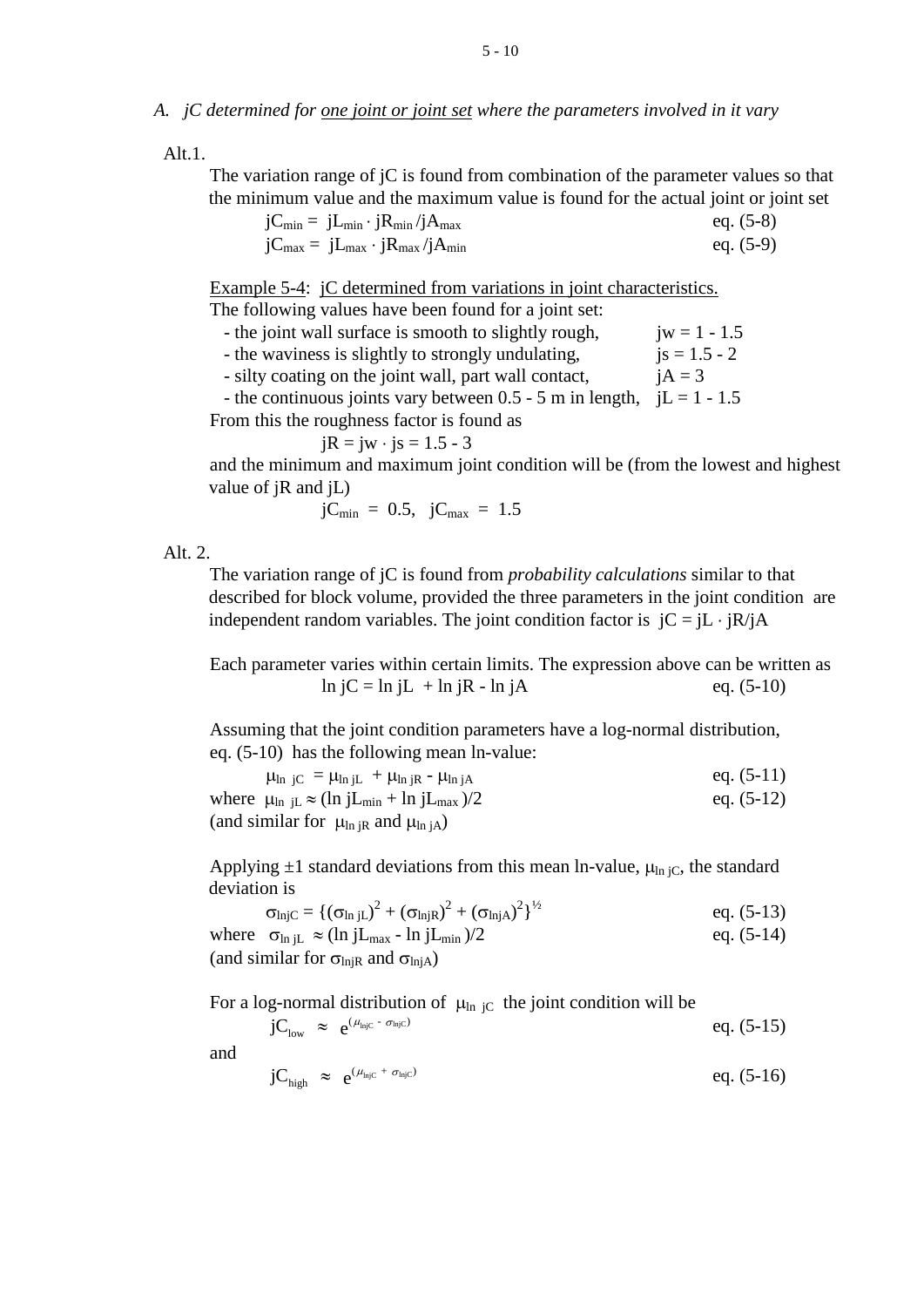*B. The resulting jC or JP for the rock mass when jC varies for each joint or joint set*

- Alt. 1. Where the joint sets have approximately the same spacings: Use the average value for jC for all sets.
- Alt. 2. Where the spacings are different for the joint sets:
	- a. Simply apply the (assumed) average jC for all the joint sets.
	- b. Use the joint set with the most unfavourable value for jC. This method is applied in the Q system. Also ISRM (1980) suggests that *"when joint sets show different shear strength, the set which shows the smallest mean angle of friction should be adopted, unless specific circumstances warrant otherwise. A record of the angles of friction corresponding to other fracture sets may prove of interest."*
	- c. Sometimes one joint set is significantly more important than the others. In such cases the data for this set may be applied directly.
	- d. Carry out an assessment of jC or JP as shown for the following two main cases:

### *Case 1*

For every joint set with its jC and spacing it is assumed that the effect of jC varies with the size (area) of the joint plane. As the area of joint planes in a volume depends on the spacing (see Fig. 5-7), it is assumed that jC depends on the second power of the spacing.

If the spacing and the joint condition factor for the joint sets are S1, S2, S3 and jC1,  $jC2$ ,  $jC3$  respectively, the resulting  $jC$  may be expressed as

$$
jC = \Sigma \{(1/S_i)^2 \cdot jC_i\} / \Sigma (1/S_i)^2
$$

eq. (5-17)

 $eq.(5-18)$ 



Fig. 5-7 The joint set with smallest spacing has the largest area in the block surface and hence the greatest impact on the jC.

or where joint frequencies are measured; for 2-D measurements  $jC = \sum \{ (Na_i)^2 jC_i \} / \sum (Na_i)$ 

And for 1-D measurements  
\n
$$
jC = \sum \{ (Nl_i)^2 jC_i \} / \sum (Nl_i)^2
$$
\neq. (5-19)

Here, Na will give more accurate values than Nl because it is adjusted for the length of the joints.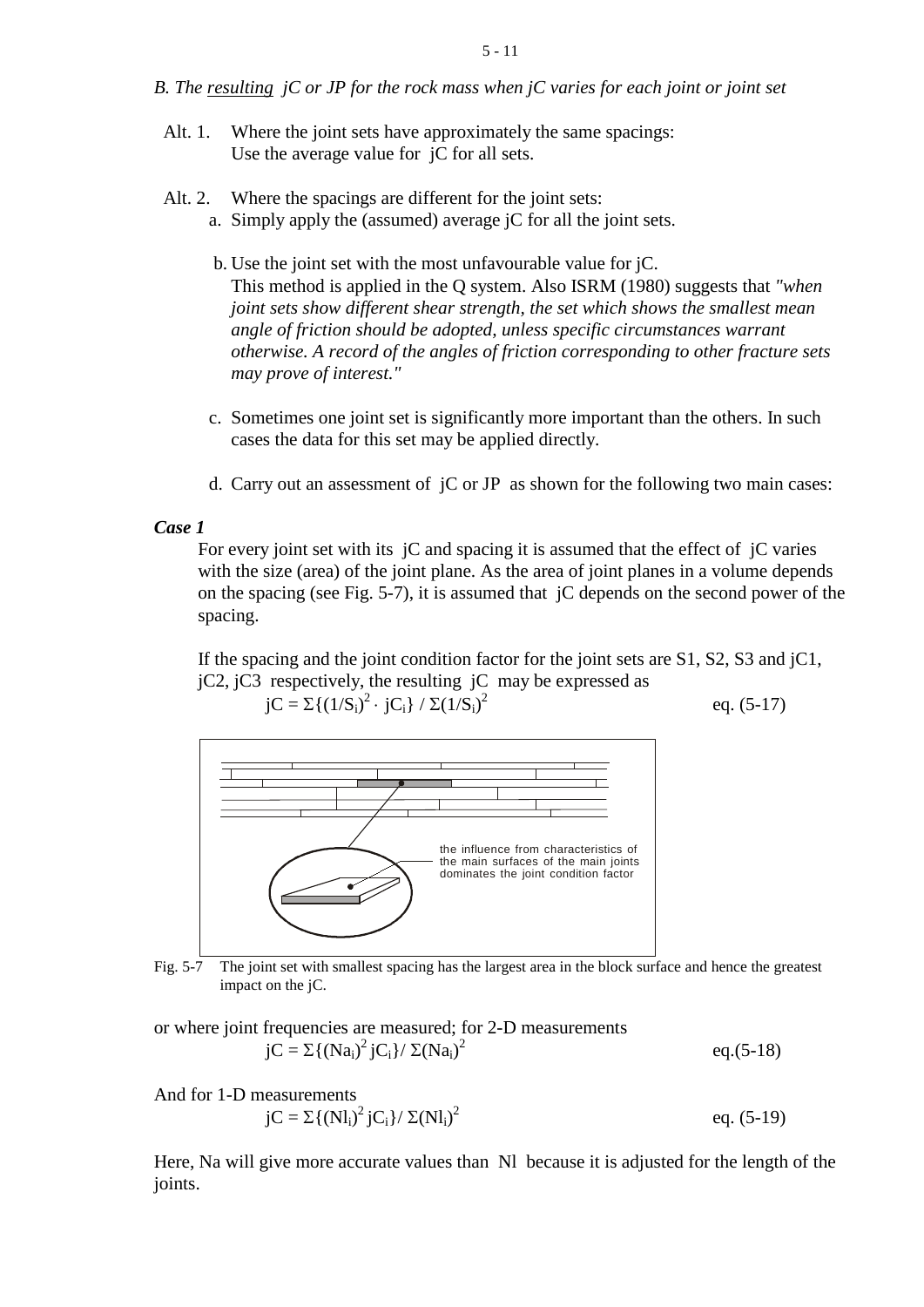Example 5-5 Finding the average *jC* representative for all joint sets. The observed data on joint spacings and joint conditions are given in Table 5-1.

| Joint<br>set<br>no. | Spacing     | Average<br>spacing<br>Si | Joint<br>factor | Average joint<br>condition condition factor<br>iС | 1/Si <sup>2</sup>     | $(1/Si^2)$ jC              |
|---------------------|-------------|--------------------------|-----------------|---------------------------------------------------|-----------------------|----------------------------|
|                     | $0.5 - 1.5$ |                          | $1 - 2$         | 1.5                                               |                       | 1.5                        |
| 2                   | $1 - 2$     | 1.5                      | $0.25 - 0.5$    | 0.35                                              | 0.44                  | 0.15                       |
| 3                   | $2 - 3$     | 2.5                      | $2 - 3$         | 2.5                                               | 0.16                  | 0.4                        |
|                     |             |                          |                 |                                                   | $\Sigma 1/Si^2 = 1.6$ | $\Sigma(1/Si^2)$ jC = 2.05 |

TABLE 5-1 OBSERVATION DATA ON JOINT SPACING AND JOINT CONDITION

In this case eq. (5-17) may be used. From the values in Table 5-1 the resulting joint condition factor for all joint sets is then

jC =  $\Sigma(1/Si)^2$  jCi /  $\Sigma(1/Si)^2$  = 2.05/1.6 = 1.3

Example 5-6: *jC* found from various joints and joint conditions in an outcrop. Though one joint set may be seen (vertical), the jointing pattern in Fig. 5-8 may be characterized as irregular.



Fig. 5-8 Jointed outcrop of Carboniferous sandstone (from Hudson and Priest 1979). The rulers shown are 1m long

It is assumed that all joints are fresh, slightly rough and planar. This means that  $iR = 1.5$  and  $jA = 1$ . Most joints are continuous, i.e. terminate against each other. Because they have different size, jC will vary as given in the table on next page for a measurement area of 1  $m^2$ .

As many of the joints are smaller than the length of the dimension of the observation area (1  $m<sup>2</sup>$ ), their quantity has been adjusted in Table 5-2 using eq. (5-18).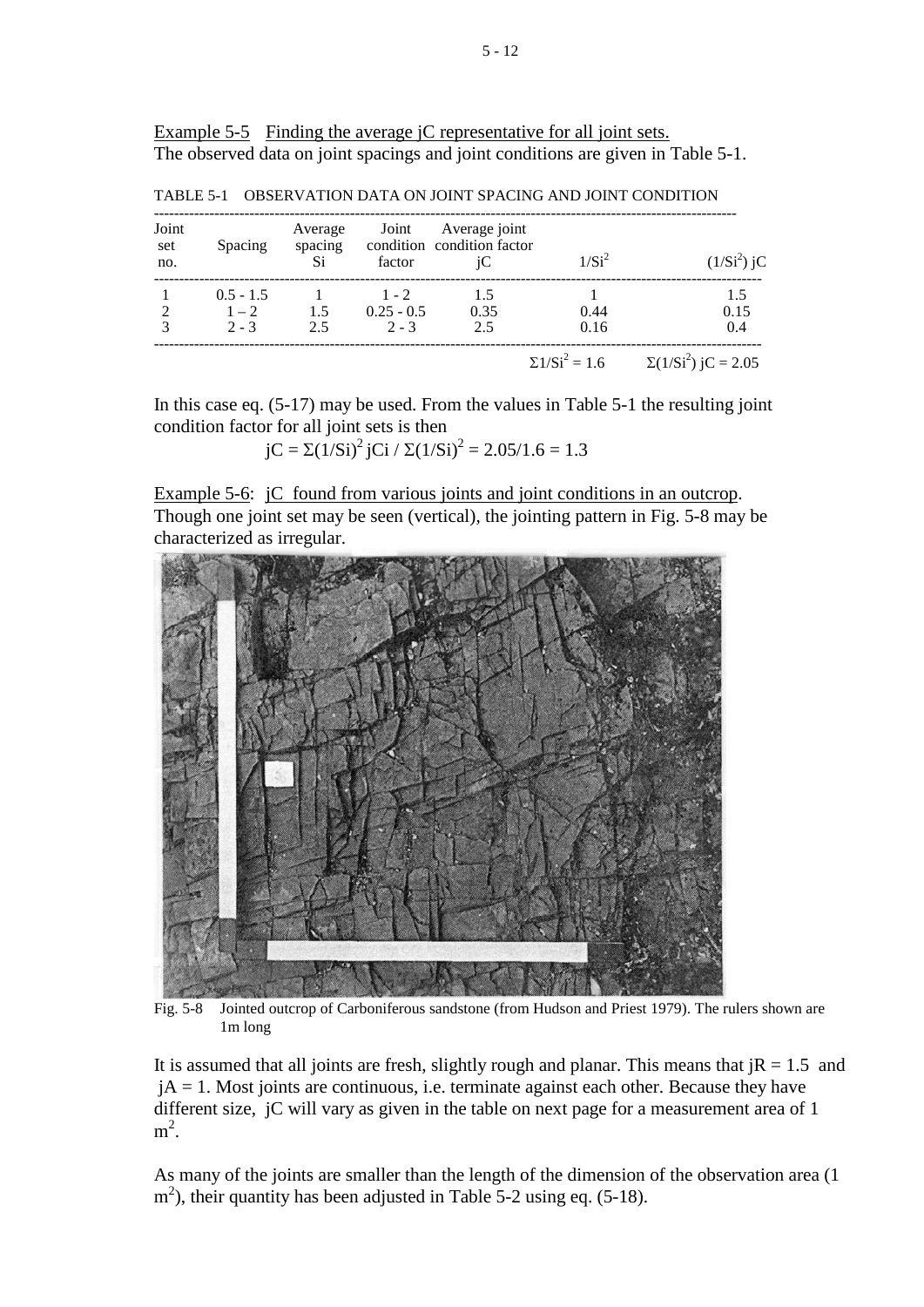| 'Observed'<br>joints | Approx.<br>joint | Average<br>joint | Adjusted<br>number                         | Assumed joint<br>condition |                                                 |              |
|----------------------|------------------|------------------|--------------------------------------------|----------------------------|-------------------------------------------------|--------------|
| (na)                 | length           | length<br>(Lj)   | of joints<br>$Na^* = na \cdot Lj/\sqrt{A}$ | factor<br>(iC)             | $(Na^*)^2$                                      | $jC(Na^*)^2$ |
|                      | $>1.5 \text{ m}$ | $>1.5$ m         |                                            | 1.5                        |                                                 | 1.5          |
| 5                    | $0.5 - 1$ m      | 1 <sub>m</sub>   |                                            | 2.5                        | 25                                              | 62.5         |
| 20                   | $0.2 - 0.5$ m    | $0.3 \text{ m}$  | 6                                          | 4                          | 36                                              | 144          |
| 40                   | $< 0.2$ m        | $0.15 \;{\rm m}$ | 6                                          | 6                          | 36                                              | 216          |
|                      |                  |                  | $\Sigma$ Na <sup>*</sup> = 18              |                            | $\Sigma(Na^*)^2 = 98$ $\Sigma jC(Na^*)^2 = 424$ |              |

TABLE 5-2 'OBSERVATIONS' MADE ON FIG. 5-9. THE JOINT CONDITION FACTORS HAVE BEEN ASSUMED.

The total amount of adjusted joints is  $Na^* = 18$  joints/m. Using ka = 1.5 in eq. (A3-32b) and  $Jv = Na· ka = 27$  joints/m<sup>3</sup>, the estimated block volume is

Vb  $\approx$  8. Jv<sup>-3</sup> = 50 · 27<sup>-3</sup> = 2.5 dm<sup>3</sup>

(The blocks seem to mainly to be flat; therefore  $\beta = 50$  is assumed.)

The resulting joint condition factor may be found from eq. (A3-32a) using the adjusted joint densities:

 $jC = \Sigma(Na_i^*)^2 iC_i / \Sigma(Na_i^*)^2 = 4.3$ The jointing parameter is JP =  $0.2 \sqrt{\text{iC}}$  Vb<sup>D</sup> =  $0.08$  (D =  $0.37 \text{ iC}^{-0.2}$  = 0.276)

#### *Case 2*

Consider that the rock mass is composed of (flat) blocks formed by only of one of the joint sets having its jointing parameter JP1. JP1 can be regarded as the strength of the material in the blocks formed by joint set 2 for which the JP2 can be found. The same principle can be applied for the remaining joint sets as is described below:

- $\Rightarrow$  Find the jointing parameter JP1 related to joint set 1 (with spacing S1 and average length L1) from its jC and volume  $Vb_1 = S1 \cdot L1^2$ .
- $\Rightarrow$  The same procedure is carried out also for the other joint sets and block volumes.
- $\Rightarrow$  The resulting jointing parameter JP is the product of the jointing parameters found for each set:  $JP = JP1 \cdot JP2 \cdot JP3$

Example 5-7 JP found for various joint spacings and joint conditions.

In Fig. 5-9 the jointing consists mainly of joints and partings along the foliation of a mica schist. There are mainly two types of these joints:



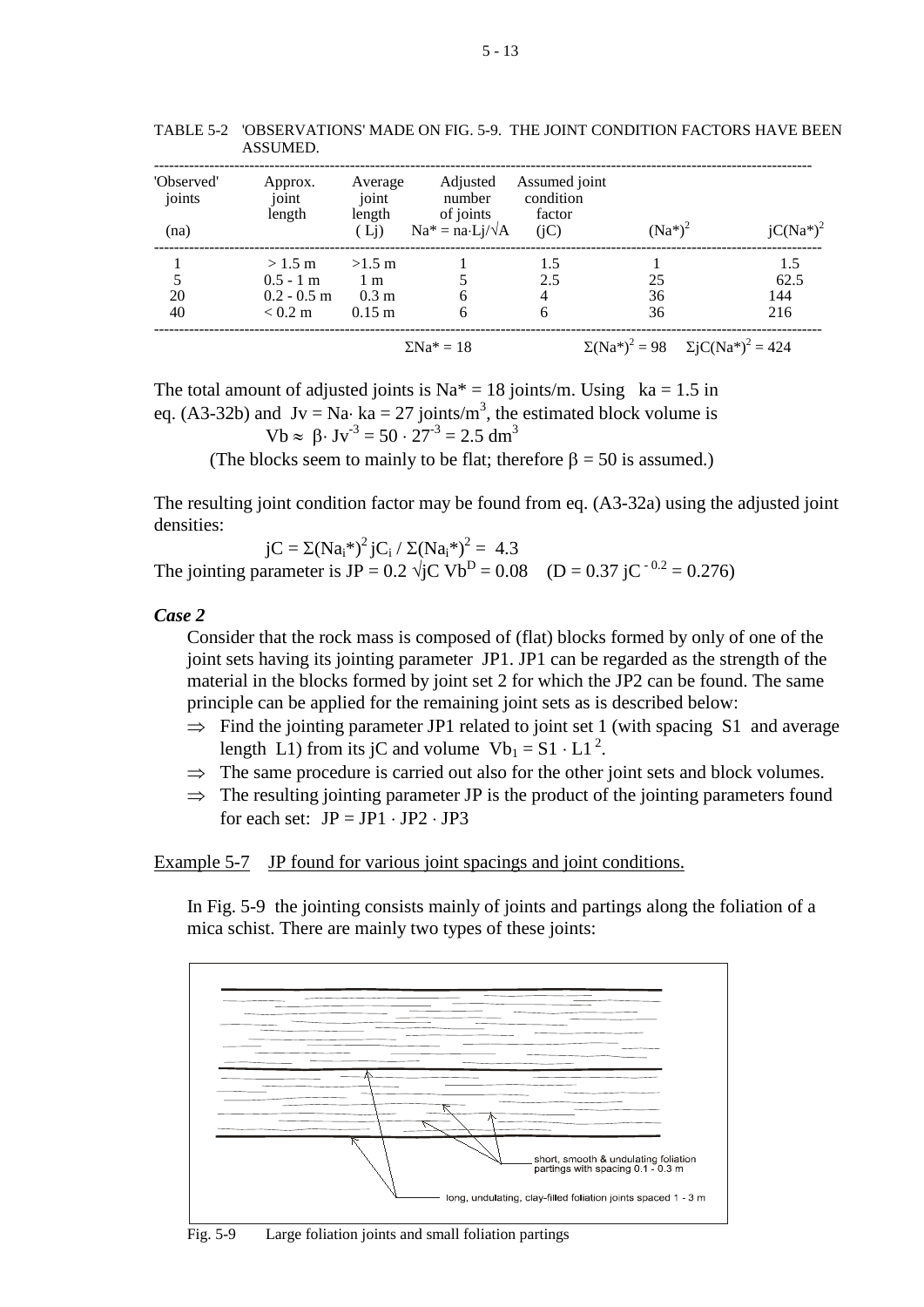- $\Rightarrow$  Foliation partings (set 1a). These are small (L<sub>1a</sub> = 0.1 1.5 m long) and discontinuous joints, with spacing  $S_{1a} = 0.1 - 0.3$  m (average 0.2 m) with:
	- − joint smoothness factor, js = 1.5 (slightly rough
	- − joint waviness factor, jw = 2 (strongly undulating)
	- − joint alteration factor, jA = 1 (fresh joint walls)
	- $\overline{-}$  joint length and continuity factor, jL = 4.

The joint condition factor for this set is  $jC_{1a} = jS \cdot jW \cdot jL/IA = 12$ 

 $\Rightarrow$  Foliation joints (set 1b); these are pervasive joints (L<sub>1b</sub> > 5 m) with spacing  $S_{1b} = 2 - 3$  m (average 2.5 m) having:

- − joint smoothness factor,js = 1 (smooth)
- − joint waviness factor, jw = 2 (strongly undulating)
- − joint alteration factor, jA = 2 (slightly altered rock in the joint wall; one grade more than the rock)
- $-$  joint length and continuity factor, jL = 0.7.

The joint condition factor for this set is  $jC_{1b} = js \cdot jw \cdot jL/jA = 0.7$ .

It is difficult to apply the method outlined in case 1 as the joints do not delineate defined blocks. A possible way to characterize this type of ground is to consider that it is composed of two sorts of blocks formed by the two types of joints. The jointing parameter is found as the product of the jointing parameter for each of the two types of blocks as is shown in the following:

− For joint set 1a - the foliation partings - the average block volume is determined by the spacing and length of the joints

$$
Vb_{1a} = S_{1a} \cdot L_{1a}^{2} = 0.13 \text{ m}^{3}
$$

With  $jC_{1a} = 12$  the jointing parameter for this set is  $JP_{1a} = 0.44$ .

- Similarly, for joint set [1](#page-13-0)b the block volume<sup>1</sup>  $Vb_{1a} = S_{1b} \cdot 4^2 = 40 \text{ m}^3$ and the jointing parameter JP<sub>1b</sub> = 0.72 based on jC<sub>1b</sub> = 0.7.

The resulting jointing parameter for the rock mass is  $JP = JP_{1a} \cdot JP_{1b} = 0.32$ . (If the method shown in case 1 had been applied, the jointing parameter would be JP  $= 0.43$ , because the effect of the foliation joints (set 1b) will not be fully included.)

Also for *bedding joints* with variation in spacings and joint characteristics the same method as shown for foliation joints may be applied. Where both bedding joints and cross joints occur this method may be useful.

### **5.3.3 Singularities and weakness zones**

<span id="page-13-0"></span>ī

*Singularities*, i.e. seams or filled joints and small weakness zones, should be mapped and considered separately where they occur as single features, see Fig. 5-9. If they occur in a kind of pattern spaced less than about 5 m, they may sometimes be included in the detailed jointing measurement.

The type and thickness of the filling is generally a main characteristic of singularities.

<sup>&</sup>lt;sup>1</sup> Here the length L = 4 m has been applied as outlined in Section 3.2.3 in Appendix 3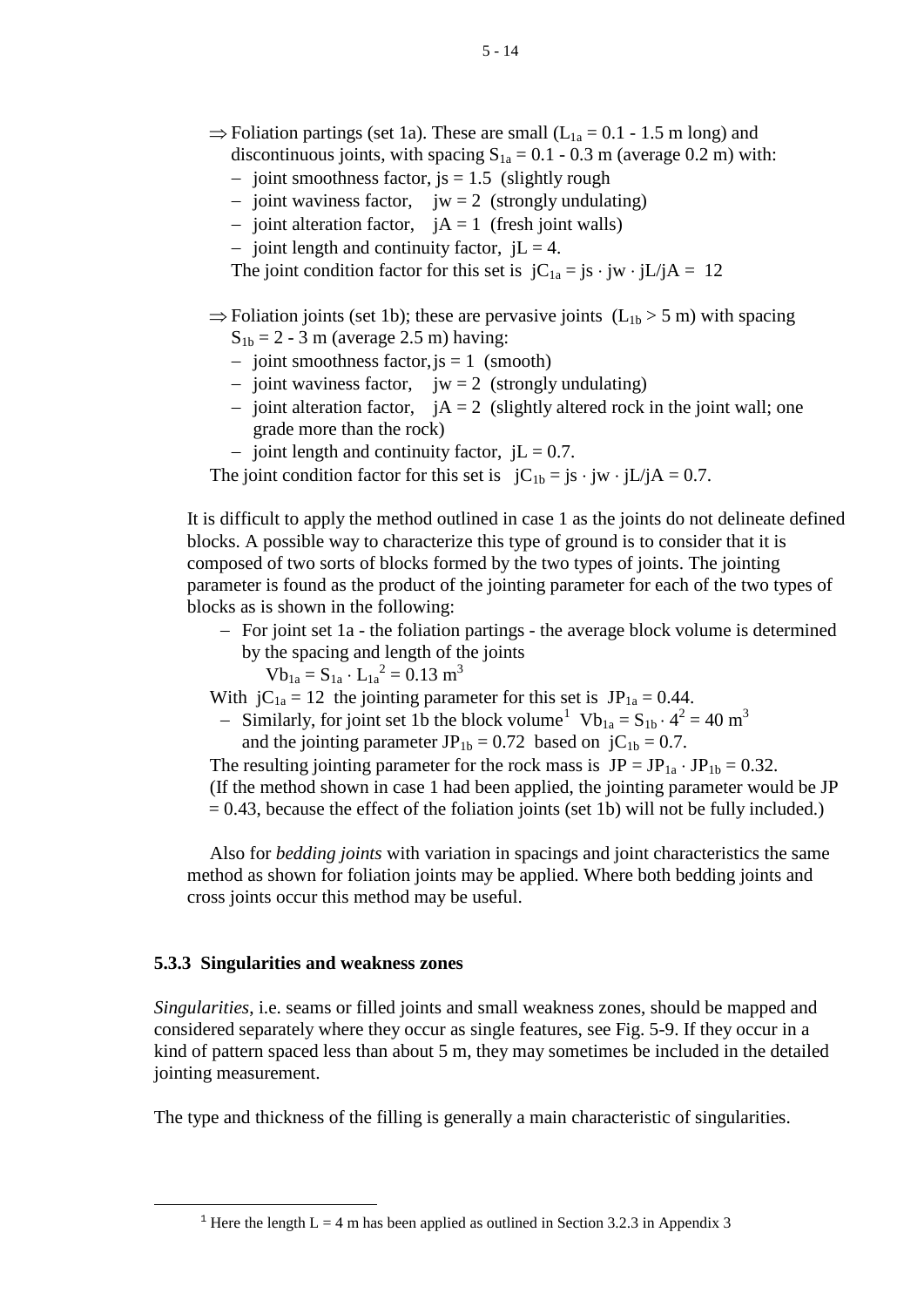#### 5 - 15

### TABLE 5-3 ASSUMED APPROXIMATE RANGE OF JP AND/OR RMi VALUES FOR THE MAIN TYPES OF WEAKNESS ZONES. THE VALUES DO NOT INCLUDE THE EFFECT OF SWELLING.

| <b>TYPE OF WEAKNESS ZONE</b>                              | Jointing parameter<br><b>JP</b>                                                | Rock mass index<br><b>RMi</b> |  |
|-----------------------------------------------------------|--------------------------------------------------------------------------------|-------------------------------|--|
|                                                           |                                                                                |                               |  |
| <b>Zones of weak materials</b>                            |                                                                                |                               |  |
| • Layers of soft or weak minerals, such as:               |                                                                                |                               |  |
| - clay materials $^{1)}$                                  | **                                                                             | $0.01 - 0.05$                 |  |
| - mica, talc, or chlorite layers and lenses <sup>2)</sup> | $***$                                                                          | $0.05 - 5$                    |  |
| - coal seams                                              | $0.04 - 0.1$                                                                   | $0.6 - 3$                     |  |
| • Zones of weak rocks or brecciated rocks, such as:       |                                                                                |                               |  |
| - some dolerite dykes $3)$                                | $0.005 - 0.05$                                                                 | $\ast$                        |  |
| - some pegmatites, often heavily jointed                  | $0.005 - 0.05$                                                                 | $\ast$                        |  |
| - some brecciated zones and layers which                  |                                                                                |                               |  |
| have not been "healed"                                    | $0.005 - 0.05$                                                                 | $\ast$                        |  |
| • Weathered surface or near surface deposits              | $0.005 - 0.05$                                                                 | $0.05 - 3$                    |  |
| <b>Faults and fault zones</b>                             |                                                                                |                               |  |
| • Tension fault zones                                     |                                                                                |                               |  |
| - feather joints and filled zones, such as:               |                                                                                |                               |  |
| $>$ clay-filled zones <sup>1)</sup>                       | **                                                                             | $0.01 - 0.05$                 |  |
| $>$ calcite-filled zones <sup>2)</sup>                    | $***$                                                                          | $0.5 - 5$                     |  |
| • Shear fault zones                                       |                                                                                |                               |  |
| - coarse-fragmented, crushed zones                        | $0.01 - 0.1$                                                                   | $\ast$                        |  |
| - small-fragmented, crushed zones                         | $0.001 - 0.02$                                                                 | $\ast$                        |  |
| - sand-rich crushed zones                                 | $0.0005 - 0.005$                                                               | $0.0005 - 0.005$              |  |
| - clay-rich, crushed zones, such as:                      |                                                                                |                               |  |
| $>$ simple, clay-rich zones                               | $0.001 - 0.015$                                                                | $\ast$                        |  |
| > complex, clay-rich zones                                | $0.0005 - 0.01$                                                                | $\ast$                        |  |
| > unilateral, clay-rich zones                             | $0.002 - 0.02$                                                                 | $\ast$                        |  |
| - foliation shears <sup>4)</sup>                          |                                                                                |                               |  |
| • Altered faults                                          |                                                                                |                               |  |
| - altered, clay-rich zones                                | $0.005 - 0.05$                                                                 | $0.006 - 3.5$                 |  |
| - altered, leached (crushed) zones                        | $0.002 - 0.02$                                                                 | $0.003 - 2$                   |  |
| - altered veins/dykes                                     | $0.01 - 0.1$                                                                   | $0.0003 - 0.3$                |  |
| Recrystallized and cemented/welded zones                  | It is difficult to assume general numerical<br>values for these types of zones |                               |  |

\* Varies with the type of rock

\*\* Massive rock is assumed(a scale factor of 0.5 has been applied for the compressive strength of rock)

<sup>1)</sup> The clay is assumed very soft - firm

 $^{2)}$  No strength data found. The values given are assumed

- $3)$  Assumed that the joints are without clay
- 4) When occurring alone the foliation shear is probably a singularity; else probably a simple or complex clay-rich zone



Fig. 5-10 Example of the influence from a singularity on stability (from Cecil, 1970)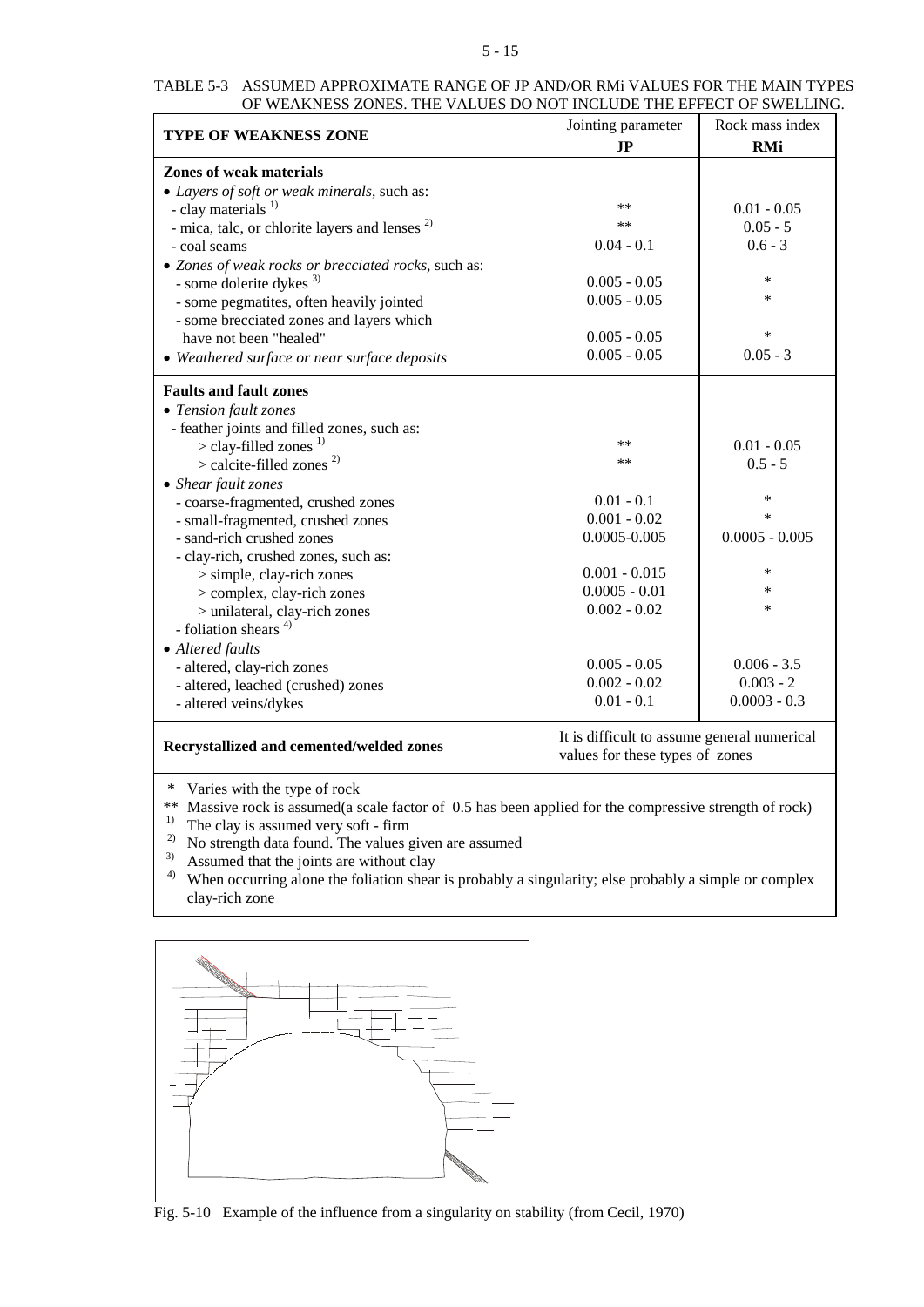Large and moderate *weakness zones* should, as previously mentioned, be characterized as one type of rock mass having its own RMi value. In Appendix 3 the various features of weakness zones and faults are further described. Not only the central part is of importance in the behaviour of the zone, but also the transitional part and the composition of the surrounding rock masses should be identified and given numerical values based on observation of block volume, joint condition and rock material.

In many weakness zones most of the discontinuities are filled. Thus, the properties of the filling material may dominate the behaviour of the zone.

Approximate RMi or JP values for weakness zones are shown in Table 5-3.

# **5.3.4 Summary of the possibilities and methods to determine the block volume or the jointing parameter where the jointing characteristics vary**

A summary of the possibilities for characterizing different joint condition parameters in various types of rock masses is shown in Table 5-4.

|                                                                                                             | CONDITION FACTOR<br>JOINT<br>(iC) |                          |                                   |                              |  |  |
|-------------------------------------------------------------------------------------------------------------|-----------------------------------|--------------------------|-----------------------------------|------------------------------|--|--|
| <b>TYPE OF JOINTING</b>                                                                                     | SAME jC                           | DIFFERENT jC             |                                   |                              |  |  |
| - consisting of                                                                                             | <b>FOR ALL</b><br><b>JOINTS</b>   | between the<br>sets only | between the<br>joints in the sets | between the<br>single joints |  |  |
| <b>Regular jointing</b><br>- mainly of joint sets<br>- columnar jointing                                    | $\mathbf{x}$<br>$\mathbf{x}$      | X<br>(x)                 | (x)<br>9                          |                              |  |  |
| <b>Mixed jointing</b><br>$-$ joint sets $+$ random joints                                                   | $\mathbf{x}$                      | $\mathbf{x}$             | $\ddot{\phantom{a}}$              |                              |  |  |
| <b>Irregular jointing</b><br>- mainly random or irregular joints                                            | $\mathbf{x}$                      |                          |                                   |                              |  |  |
| <b>Foliation jointing</b><br>$-$ long joints $+$ short partings                                             | $\mathbf{x}$                      | $\mathbf{x}$             | (x)                               | $\overline{\mathcal{L}}$     |  |  |
| <b>Bedding jointing</b><br>$-$ long joints $+$ short cross joints                                           | $\mathbf{x}$                      | X                        | (x)                               |                              |  |  |
| Well suited for RMi characterization; i.e. jC can be used directly from field registrations<br>$\mathbf{x}$ |                                   |                          |                                   |                              |  |  |

TABLE 5-4 VARIOUS TYPES OF JOINTING AND JOINT CONDITION INDICATING THEIR SUITABILITY TO BE CHARACTERIZED IN THE RMi

 $(x)$  Can be characterized satisfactorily; i.e.  $i\overrightarrow{C}$  is assessed according to the method described

**:** Can be roughly characterized; i.e. jC may be estimated provided simplifications are made <br>? This type of jointing occurs seldom

This type of jointing occurs seldom

This type of jointing does not occur

The value of jC which is connected to the different types of joints or joint sets, forms a vital part of geo-data acquisition. It is, therefore, important that the observations are carried out by experienced persons with knowledge of the geological conditions, and that the selection of parameters is tied to well defined classes.

A verbal description of the joint condition is of great help here as additional information. This is further explained in Appendix 3 in connection with 'translation' of descriptions into numerical values.

Table 5-5 shows a summary of the methods to determine the block volume and joint condition factor where the joint characteristics and joint spacings vary.